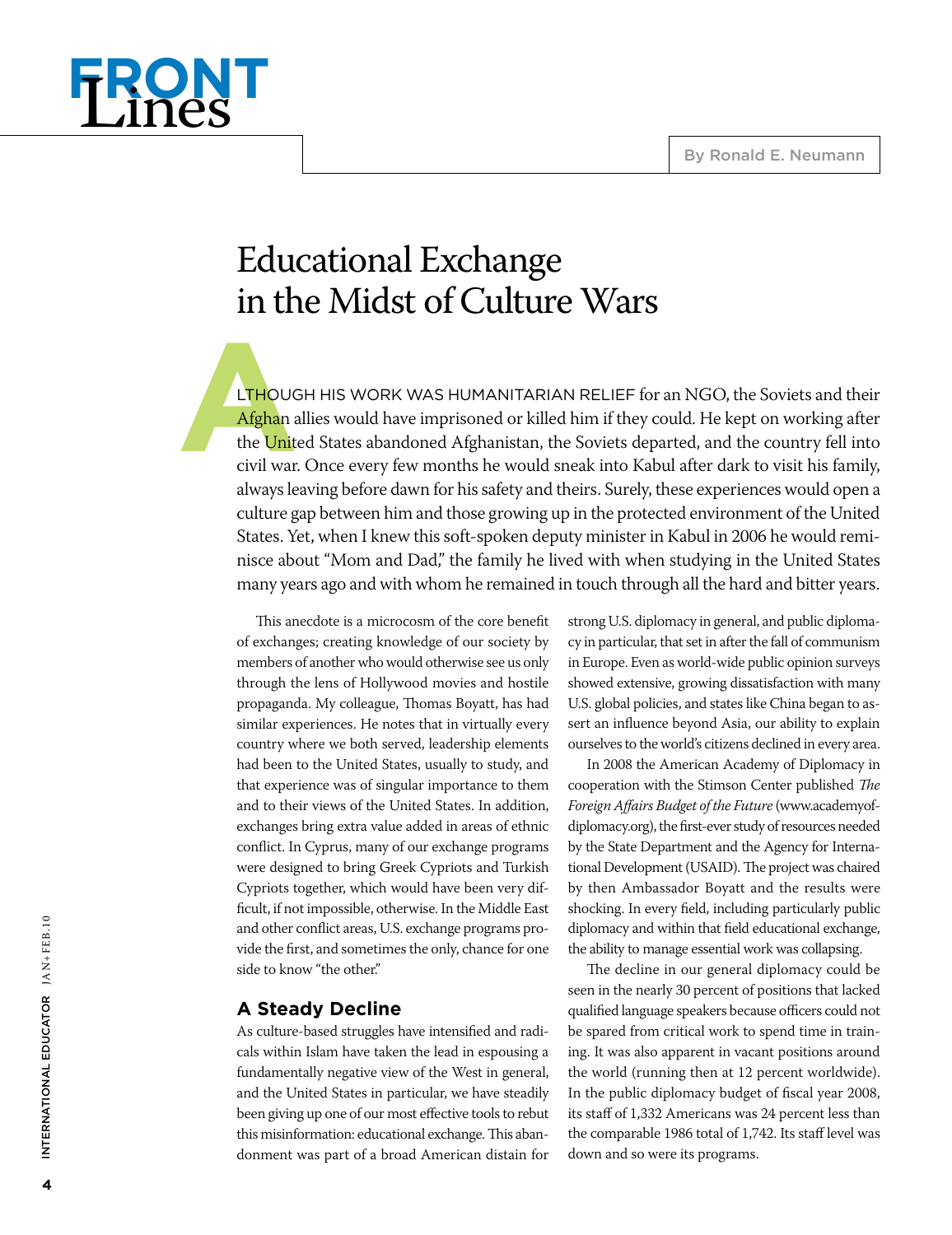

# **An Essential Role**

Educational exchanges are not and need not be confined to government programs but government plays an essential role in making sure poorer countries and non-elites are part of the mix. In 1983 when I left Yemen it was rare to find even a minister with English and a foreign degree. In 1997 when I returned as a deputy assistant Secretary of State, I was impressed by how in ministry after ministry there was a whole senior staff of U.S.-educated technocrats, all trained through U.S. government funding. And then we ended the program. There will not be a successor generation because most Yemenis cannot afford a U.S. education. As terrorism grows in Yemen, we need all the allies we can find.

This is why exchanges need to be part of a broad policy of revitalizing the public diplomacy mission, defined as being: *To understand, inform, engage, and influence global audiences, reaching beyond foreign governments to promote greater appreciation and understanding of U.S. society, culture, institutions, values, and policies.* To do so, public diplomacy needs to cover an employment shortfall, establish additional positions, obtain greater program funding, and significantly expand training.

Educational exchanges are expensive. As budgets shrank, there were ever-growing efforts to find ways to reach people at less cost. The Internet and television were seen as new technologies that could reach millions; so why bother with expensive exchanges? These technologies have their place (see below), but there is a problem with relying solely on them

istockphoto

STOCKPHOTO

in societies that historically have learned to distrust their own, governmentowned media. They may listen to our music and even some of the news, if they believe it is honest, but tiny sound bites cannot reverse deeply engrained beliefs about the nature of the United States. Living among us can do so.

In Afghanistan we restarted Fulbright and Humphrey fellowships. I hosted these scholars and students on their return. One after another they would tell me of their experiences of living with American families, of the outgoing friendliness of their hosts, and how positive the experiences had been. Each returned grantee became a completely credible witness of America's reality to their extended families, neighbors, and friends. Media placements have a role, but they cannot replace the value of personal contact.

This is why exchanges have always been seen as important by public diplomacy practitioners in the Department of State who have the responsibility to devise comprehensive strategies, develop content, and select the best communication vehicles for reaching diverse world audiences. The workday for public diplomacy officers, by definition, involves direct communication with the host country. Therefore, public diplomacy personnel and the activities they design, implement, and evaluate are inseparable.

#### **Recommendations**

For this reason, the American Academy of Diplomacy's study recommended major increases in all aspects of public diplomacy, starting with academic exchanges. We at the American Academy of Diplomacy believe the funding for the Fulbright program, along with other major university and private sector exchange programs, should be increased 100 percent over five years.

#### **The Student's Solution for Any Travel Emergency**

While studying in France, a young man is seriously injured after an accidental fall from a fifth-story window.

**Be prepared...**

# *It Could Happen to You™*

*Our medical, travel, and security services provide critical emergency resources students need during any travel emergency, anywhere in the world:*

Emergency Medical and Political Evacuation

Emergency Return Home due to family medical emergency

24 Hour Nurse and Legal Helplines

**Nedical Referrals from our** comprehensive international database



OPTION 2B JUNE 6, 2008 PMS 100 PMS 108 PMS 654



888.289.0567 | sales@oncallinternational.com | www.oncallinternational.com